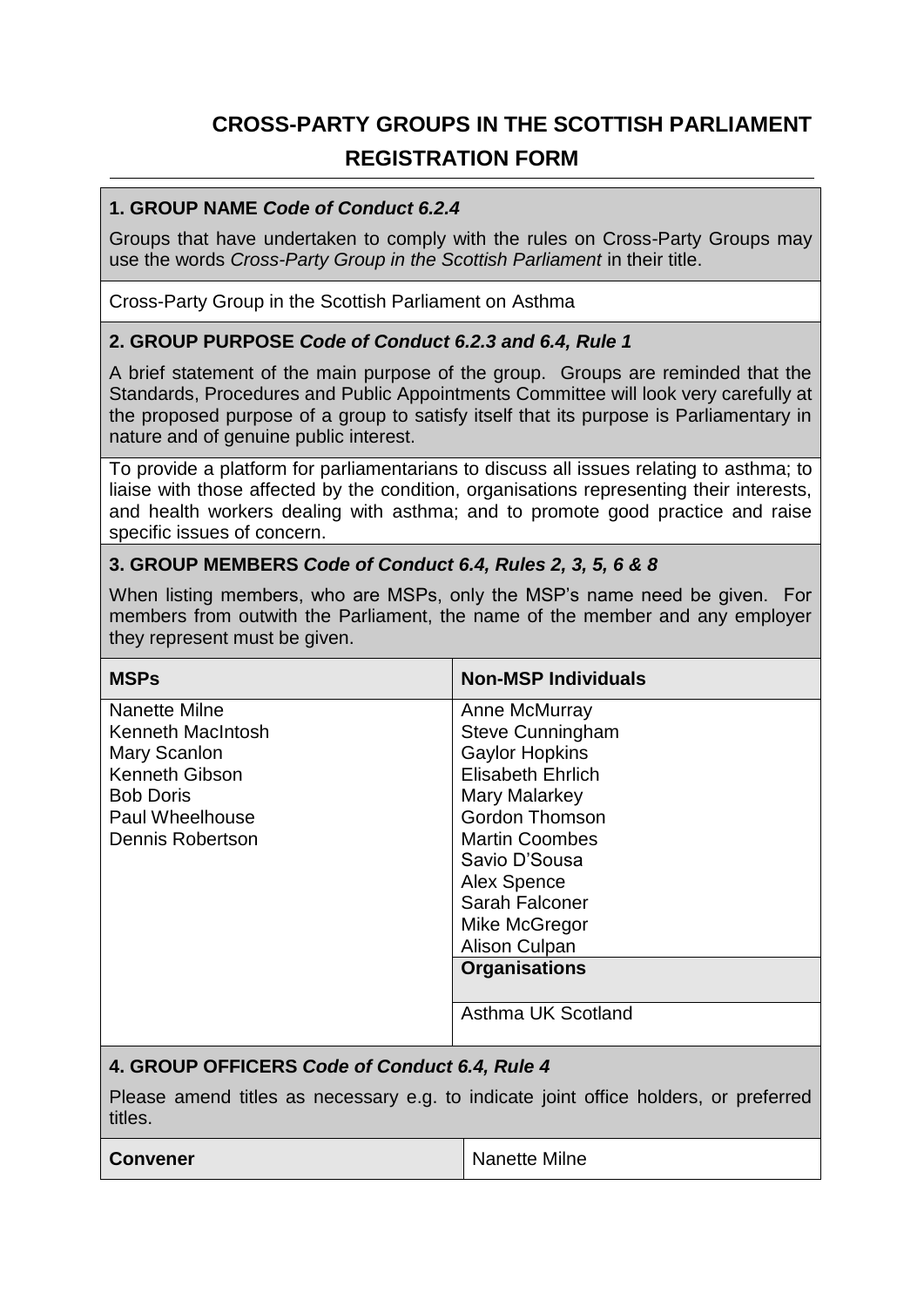| <b>Vice-Convener</b> | <b>Kenneth MacIntosh</b>  |
|----------------------|---------------------------|
| <b>Secretary</b>     | Shona Haslam/Gordon Brown |
| <b>Treasurer</b>     |                           |

### **5. FINANCIAL OR OTHER BENEFITS RECEIVED** *Code of Conduct 6.3.1 & 6.3.7*

The group must register any financial or other material benefit received by the group from whatever source, where the value of the financial sum or benefit from any single source exceeds £500 in any one calendar year. This includes donations, sponsorship, subscriptions, hospitality, gifts, visits, provision of services or accommodation or staff assistance. The value of use of Parliamentary facilities need not be registered.

The details requiring to be registered include a brief description of the benefit, the approximate monetary value, the date on which it was received and the source from which it came. Where a consultancy organisation provides benefits, the client on whose behalf these are provided should be named.

| <b>Date</b> | <b>Amount</b> | <b>Description</b> |
|-------------|---------------|--------------------|
|             |               |                    |

### **6. GROUP SUBSCRIPTION** *Code of Conduct 6.4, Rule 9*

Where a group charges or proposes to charge a subscription, this must be reasonable and the same for all members. The amount of the subscription should be registered and the purposes for which it is intended to use the subscription.

#### **Amount per group member per year**

### **7. GROUP STAFF AS PARLIAMENTARY PASS HOLDERS**

If a group makes use of staff issued with a Parliamentary pass, any paid activity undertaken by those staff where the employer benefits from the pass holder's access to the Parliament must be registered. There is no need to state the amount of remuneration. The requirement relates both to staff employed directly by the group and to staff employed by an outside organisation to provide assistance to the group.

| <b>Staff name</b>                            |  |
|----------------------------------------------|--|
| Title of post                                |  |
| Name and address of employer<br>organisation |  |
| Type of employer organisation                |  |